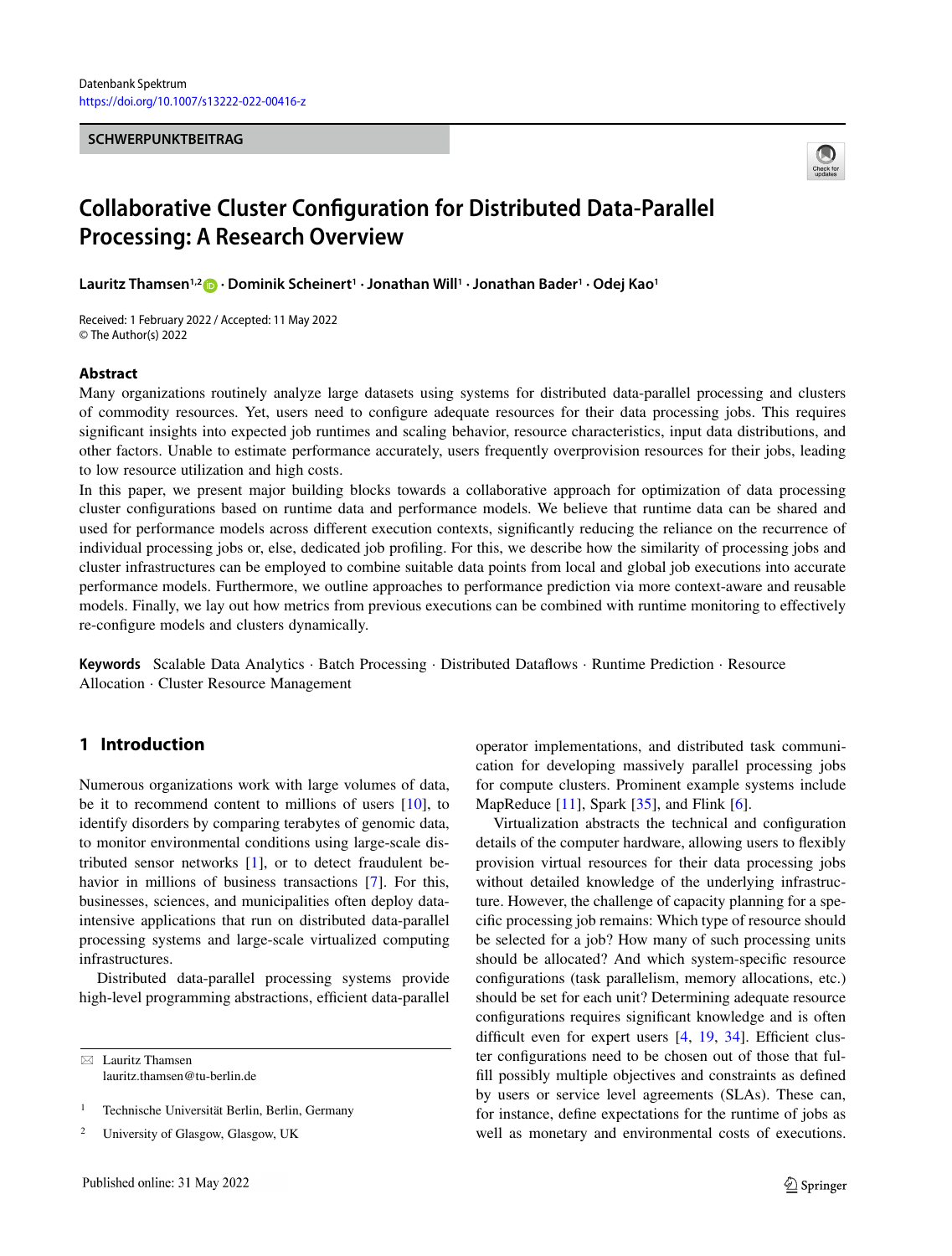A good decision therefore commonly calls for a thorough understanding of a job's runtime behavior to estimate its scalability, performance, and costs on a particular type of resource prior to executing the job. However, this behavior depends on a number of factors, and users often have only limited insights into these before jobs are executed. Moreover, despite all its benefits, virtualization can introduce unexpected overheads and fluctuations to a job's performance at runtime.

At the same time, infrastructure providers develop and offer ever-increasing numbers of available resource configurations, so users must decide among dozens to hundreds of virtual machine types and specify the desired scale-out in public clouds. Amazon EMR<sup>1</sup>, for example, a cloud platform for big data processing, currently offers 128 different virtual machine types, from general-purpose machines to decidedly specialized resources. For dedicated clusters, on the other hand, the situation is often similar. Scientists typically have access to multiple clusters, each providing access to different resources. The authors of this article, for instance, can use more than half a dozen clusters, of which multiple have diverse nodes and processing units.

Given the difficulty of selecting resources and the large number of options, users tend to over-provision resources for their jobs to ensure that performance expectations are met. For example, studies of production clusters at large companies regularly present an aggregated resource utilization of well under 50% [\[9,](#page-7-7) [12,](#page-7-8) [18\]](#page-7-9), while resource reservations are often several times higher. Take, for instance, the analysis of a data analytics cluster at Twitter [\[12\]](#page-7-8), which presents an aggregated CPU utilization of barely 20% while close to 80% of the CPU resources were reserved. This wasteful usage of reserved resources leads to poor overall cluster utilization as well as long waiting times for users, who are then not able to access the unused but blocked resources.

Many studies addressed this problem by developing and proposing performance models for more automated and effective resource management [\[2,](#page-7-10) [3,](#page-7-11) [8,](#page-7-12) [14,](#page-7-13) [15,](#page-7-14) [23](#page-7-15)[–25,](#page-7-16) [28,](#page-7-17) [29,](#page-7-18) [34\]](#page-8-1). However, the proposed approaches either rely on the availability of historical runtime data or, else, on dedicated profiling runs, which are frequently unavailable or, else, prohibitively costly in real-world settings.

The approach described in this paper addresses scenarios in which historical data is not sufficiently available locally, and the inherent overhead of dedicated profiling runs is also not an option. The main idea is to follow a collaborative approach to cluster configuration for distributed data-parallel processing, envisioning that users share historical job runtimes and performance models with each other to use this information across different execution contexts. This enables performance estimations and, in turn, modelbased cluster configuration optimization, even in situations in which users have not executed a specific job repeatedly already. Therefore, cluster hours, operational costs, and consumed energy can potentially be reduced for jobs.

In order to develop suitable methods for this collaborative vision, we focused our efforts on answering the following three research questions:

- 1. How can runtime data be shared between users and data points from similar jobs be used for performance models in different execution contexts?
- 2. How can performance models or their components be designed to be more context-aware and reusable to support their application across different execution contexts?
- 3. How can performance models and cluster configurations be adjusted efficiently at runtime as more data on a job's actual performance becomes available?

Over the last years, we have developed and tested several major building blocks towards our collaborative approach to cluster configuration in our projects in the research center BIFOLD<sup>2</sup>, proposing answers to our research questions. In this paper, we present a holistic picture by connecting the existing methods, highlight and discuss our main findings, and briefly outline our next steps. We first provide an overview of state of the art (Sect. [2\)](#page-1-2). We then present our collaborative approach to cluster configuration for distributed data-parallel processing (Sect. [3\)](#page-2-0). Afterwards, the paper summarizes our previous results and future plans for realizing our vision (Sect. [4\)](#page-4-0). Finally, the paper concludes with a short summary (Sect. [5\)](#page-7-19).

# <span id="page-1-2"></span>**2 Related Work**

This section discusses related works on performance modeling for efficient distributed data-parallel processing.

*White- & Grey-Box Performance Modeling:* We first highlight approaches that focus on a specific data processing framework or a class of algorithms and are thus completely (white-box) or partially (gray-box) framework-dependent.

To start with, Apache Spark's multi-stage execution structure is explicitly utilized in [\[30\]](#page-7-20). Using runtime information obtained from sample runs, the behavior of individual stages is learned and used for performance prediction.

<span id="page-1-0"></span><sup>1</sup> [https://aws.amazon.com/emr/.](https://aws.amazon.com/emr/)

A similar method is OptEx [\[24\]](#page-7-21), which incorporates information about the cluster size, the number of iterations, the input dataset size, and certain model parameters into an analytical model.

<span id="page-1-1"></span><sup>2</sup> [https://bifold.berlin/.](https://bifold.berlin/)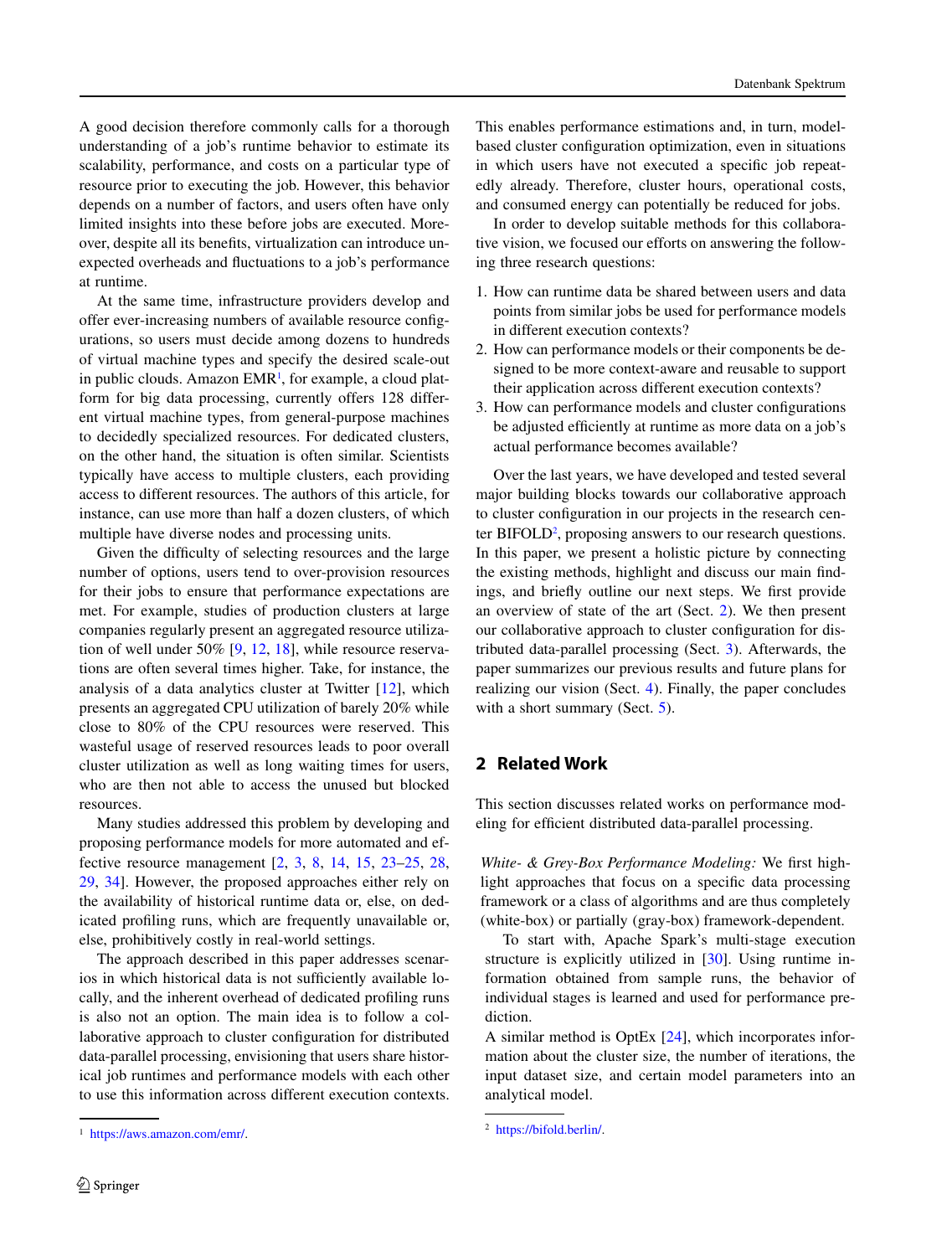

<span id="page-2-1"></span>**Fig. 1** Overview of our collaborative process, which benefits from  $\odot$ runtime data sharing, an important enabler for  $\oslash$  runtime performance prediction and  $\circled{3}$  continuous runtime job adjustments

Doppio [\[36\]](#page-8-2) analyzes the relation between I/O access and computation to build its Spark-specific prediction model, which can be applied on shuffle-heavy and iterative Spark jobs.

With regards to gray-box approaches, one method is proposed in [\[8\]](#page-7-12), where the authors train specialized regression models for each stage of a Spark application. They further take into account cluster hardware information and resource allocation mechanisms of Spark.

PERIDOT [\[23\]](#page-7-15) derives an analytical model that combines knowledge of Spark's data partitioning mechanisms with information obtained from a short profiling phase. The thereby obtained model allows for accurate performance predictions.

Another gray-box method is proposed in [\[2\]](#page-7-10), where one model is used to predict the input sizes of stages, considering several Spark application parameters, whereas another model utilizes those predictions to estimate the runtime of tasks.

The presented works make detailed assumptions about the inner functioning of specific frameworks, which makes them completely or partially framework-dependent. In contrast, our work is applicable to not just a single data processing framework, but the general class of distributed dataparallel processing.

*Black-Box Performance Modeling:* Black-box approaches for runtime performance estimation are framework-independent and can, in principle, be used with various systems.

Some approaches aim to iteratively find a good cluster configuration by considering runtime information from prior iterations. Once another search iteration yields no significant improvement, the approaches settle on a near-optimal state [\[3,](#page-7-11) [5,](#page-7-22) [15\]](#page-7-14).

CherryPick [\[3\]](#page-7-11) selects near-optimal configurations in the cloud with low overhead and high accuracy. The authors achieve this by using Bayesian optimization to direct the profiling process until a good enough solution is found.

Micky [\[15\]](#page-7-14) uses a collective optimizer that simultaneously profiles several workloads to improve modeling efficiency. The authors reformulate the original problem as a multiarmed bandit problem to balance exploration and exploitation.

Another example is Vanir [\[5\]](#page-7-22), which first finds an initial configuration for profiling runs by using a heuristic method, and then utilizes a performance model to improve the configuration in the production runs progressively. In both steps, transfer learning is used if possible.

The disadvantage of these iterative approaches is that they rely on dedicated profiling in order to gather sufficient data. This is associated with overhead in both time and cost.

Aside from iterative approaches, there are also methods that make use of existing runtime data [\[19,](#page-7-6) [28\]](#page-7-17). In case runtime data from historical runtime data is not yet available, it can initially be generated through dedicated profiling runs, which are usually selected to provide an overview of the cluster configuration search space.

Ernest [\[28\]](#page-7-17) employs a parametric model for estimating the performance of machine learning applications based on dataset sizes and the number of machine instances, yet is strictly limited to individual instance families.

In contrast, PerfOrator [\[19\]](#page-7-6) uses analytical models for the underlying framework, calibration queries, and non-linear regression on profile runs to tackle the aforementioned limited prediction capabilities. Thus, the system can predict job runtimes, costs, as well as resource usage.

Lastly, Leis et al. [\[17\]](#page-7-23) propose a modeling approach that estimates the runtime and cost of analytical database queries for specific machine instances in a cloud environment.

Our work extends the aforementioned methods by explicitly enabling the sharing of runtime data and performance prediction models among many collaborators. Moreover, we put emphasis on the transferability and adaptivity of models across different infrastructures and target processing jobs. With that, we reduce the reliance on profiling runs and recurring job executions.

# **3 General Idea**

<span id="page-2-0"></span>An overview of our collaborative approach to configuring cluster resources for distributed data-parallel processing is provided by Fig. [1.](#page-2-1) Central aspects are *runtime data sharing*, *runtime performance prediction*, and *runtime job adjustments*. Collaborators are enabled to  $\circled{1}$  share runtime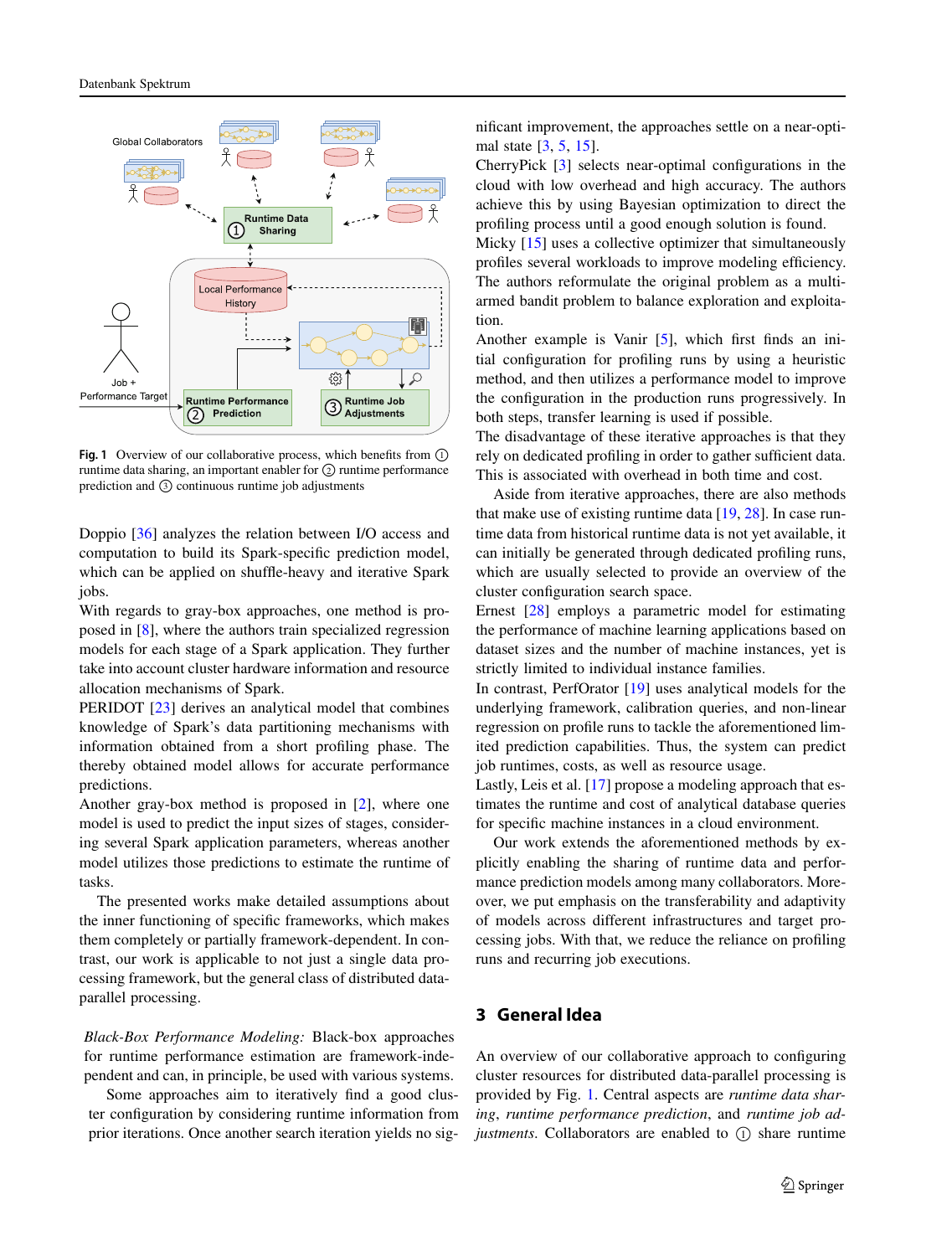data alongside code in decentralized repositories,  $\oslash$  train context-aware models with the globally gathered runtime information and tune them for the current local context, and ② continuously update performance models and adjust resource configurations during the execution of a job. These aspects are further discussed in the following.

## **3.1 Runtime Data Sharing**

Our aim is to enable sharing of runtime data among different users to train performance models collaboratively. However, the shared runtime data can stem from significantly different execution contexts. We approach this problem by taking advantage of the similarity of different cluster environments and jobs, which can be captured in infrastructure and job performance profiles. More specifically, we can use information readily available on nodes and network interfaces, such as performance metrics presented on websites of manufacturers and published benchmarks, as well as commandline accessible resource information. Additionally, repositories can store profiles of infrastructure components and processing jobs, assuming compiled data-parallel execution plans which can be used for finding matches, to be filled over time with measurements of selected microbenchmarks. To further abstract individual resources, clustering methods can automatically group resources with similar static and dynamic characteristics [\[4\]](#page-7-5).

Additional challenges are introduced when jobs do not use resources in isolation, but share access and potentially interfere with each other, impeding individual job perfor-mance often significantly [\[27,](#page-7-24) [29\]](#page-7-18).

Job profiles can be used in conjunction with infrastructure profiles, allowing to make sensible selections among different resources, determining specific scale-outs of jobs, and taking co-location of multiple different jobs into account.

## **3.2 Runtime Performance Prediction**

Utilizing shared runtime data, we aim to develop performance prediction models that are aware of execution contexts and hence reusable. We argue that this requires the identification of suitable modeling approaches in the first place, flexible model selection strategies based on data availability, and efficient cross-context transfer of already trained models for local fine-tuning.

In general, the runtime performance models need to be fairly agnostic to the specific tools used for distributed dataparallel processing in order to be widely applicable, yet can still assume certain patterns of distributed data-parallel processing.

For any type of job, there exist most likely different valid performance models, of which the best performing is

expected to be found depending on the available training data and prediction task. Exploiting such problem-specific variability demands little overhead from an initial model selection procedure, which can be realized collaboratively as well if selection strategies or even trained models are shared among users. For scenarios in which not just runtime data but also prediction models are shared, we need the models to effectively capture the execution context they were produced in, including information on the resources and system configurations used.

The models should prioritize similar and local runtime data where it is available as it can be expected to be more indicative of future executions. Approaches for this prioritization are, on the one hand, pre-trained models which can be tuned on local data and, on the other hand, explicit representations of different contexts for comparability and improved data selection.

#### **3.3 Runtime Job Adjustments**

Even robust prediction models can produce inaccurate estimates at runtime, because there is inherent variance due to resource sharing and potential failures, as well as changed input data. It is therefore necessary to continuously monitor the execution of a job, automatically update performance models as a result of newly available data, and as a consequence adjust both resource and system configurations at feasible points in time.

We see significant potential in using data collected as a job runs to compare it to previously recorded executions dynamically. This dynamic runtime data can include runtimes and resource utilization of specific parts of jobs, data placement information, and data access patterns. Such data can further be given weight dynamically. The dynamic runtime data can then be joined with static job configuration information, allowing to compare job executions comprehensively.

With regards to performance model updates, we can distinguish between long-term degradation of performance estimations and extraordinary events. Depending on this, but also the model used, different approaches can be used to implement efficient model updates. Complex models can be partially updated immediately and scheduled for re-training from scratch later. On the other hand, small and specialized models often allow for quick re-training.

In case of planned re-configurations, systems should take the overheads for configuration adjustments into account as updates at runtime are often quite costly. Such adjustments should be implemented at points where the migration overhead is comparatively low, yet where the re-configuration is still expected to have a substantial impact. Historical runtime data, specialized performance models, and time se-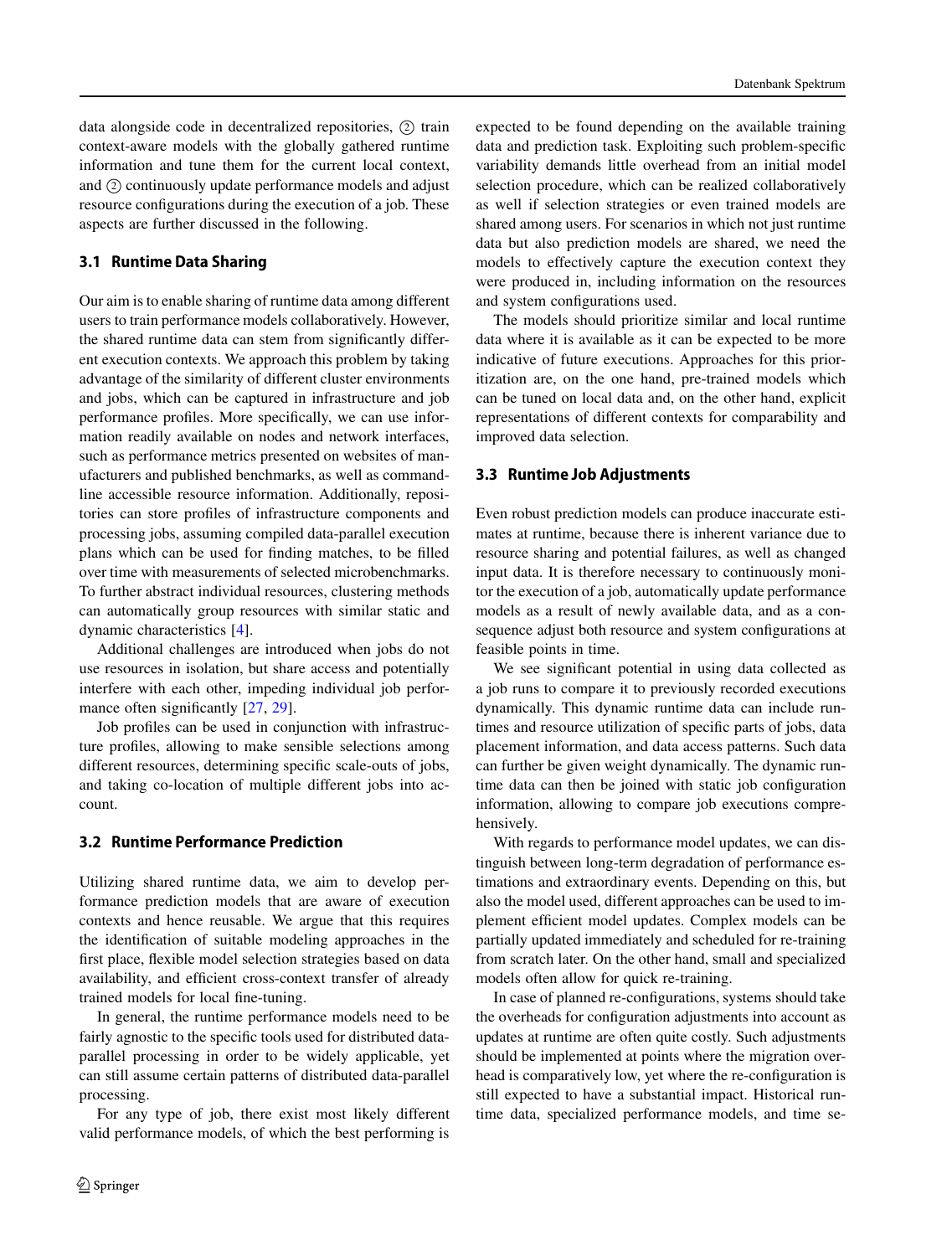

<span id="page-4-1"></span>**Fig. 2** Matching runtime metrics of local and global historical job executions to submitted data processing jobs. Combining runtime metrics of similar local and global historical job executions to use for performance models

ries forecasting techniques seem well-suited for identifying promising points for dynamic adjustments.

# <span id="page-4-0"></span>**4 Main Results**

In this section, we summarize our main results so far and provide a brief outlook toward future work.

# **4.1 Runtime Data Sharing Through Open and Decentralized Repositories**

First, we present strategies that enable users to benefit from runtime data that was generated outside of their own execution environment.

## **4.1.1 Results Overview**

In several of our prior works  $[16, 20, 31-33]$  $[16, 20, 31-33]$  $[16, 20, 31-33]$  $[16, 20, 31-33]$  $[16, 20, 31-33]$ , we discussed the idea of exploiting similarities between different jobs and their executions, cultivating runtime data in a collaborative manner among numerous users and thereby improving the prediction capabilities of individual users. This includes decentralized system architectures for sharing context-aware runtime metrics, as well as similarity matching between jobs. An abstract depiction of this idea can be seen in Fig. [2.](#page-4-1)

## **4.1.2 Central Findings**

Worth highlighting is C3O [\[33\]](#page-8-3), where we took first steps toward system architectures that organize context-aware runtime data and performance model sharing. For this, we use repositories to share the source code of jobs together with corresponding runtime data on previous executions and their context. Further, we developed performance models that account for the individual execution contexts of different, globally distributed users.

The performance of the C3O runtime predictor $3$  is presented in Fig. [3,](#page-4-3) where it is compared to Ernest [\[28\]](#page-7-17). Both



<span id="page-4-3"></span>**Fig. 3** Using runtime metrics of local and global historical job executions to predict the runtime of a newly submitted processing job in a previously unseen execution context. The model performance is mea-sured by mean absolute percentage error (MAPE). Results of [\[33\]](#page-8-3)

predictors were evaluated on a dataset of 930 unique Spark 2.4 jobs that were executed on Amazon EMR, consisting of different numbers of AWS machines of categories *c*, *m*, and r, and sizes *large*, *xlarge*, and *2xlarge*, which represent different allocations of memory and vCPUs per VM. The jobs in this dataset further cover a variety of algorithm parameters (e.g. *k* in K-Means) and key dataset characteristics (e.g. the number of features and observations in Linear Regression). The full experimental setup is documented in [\[31\]](#page-7-27).

The C3O predictor already outperforms Ernest when trained only on training data stemming from the same, *local*, context. This difference is exacerbated when the predictors are trained with *global* runtime data, since C3O is context-aware and can make good use of the information, while Ernest cannot. Hence, we observe that our collaborative approach with context-aware runtime prediction models outperforms traditional single-user approaches, especially when shared runtime metrics are available.

In another work extending the C3O system, we presented a way to minimize storage and transfer costs by reducing the training data while retaining model accuracy [\[32\]](#page-8-4).

## **4.1.3 Limitations and Future Work**

A major limitation of the approach we presented in C3O is that it only works for well-established jobs (like Grep or K-Means). We will therefore work on performance models and cluster configuration methods that do not rely on the particular job having been previously executed elsewhere. To solidify the sharing angle of our methods, we will work on approaches for data validation and establishing trust among users of collaborative systems that rely on shared runtime data.

<span id="page-4-2"></span><sup>&</sup>lt;sup>3</sup> C3O runtime predictor and detailed evaluation: [https://github.com/](https://github.com/dos-group/c3o) [dos-group/c3o.](https://github.com/dos-group/c3o)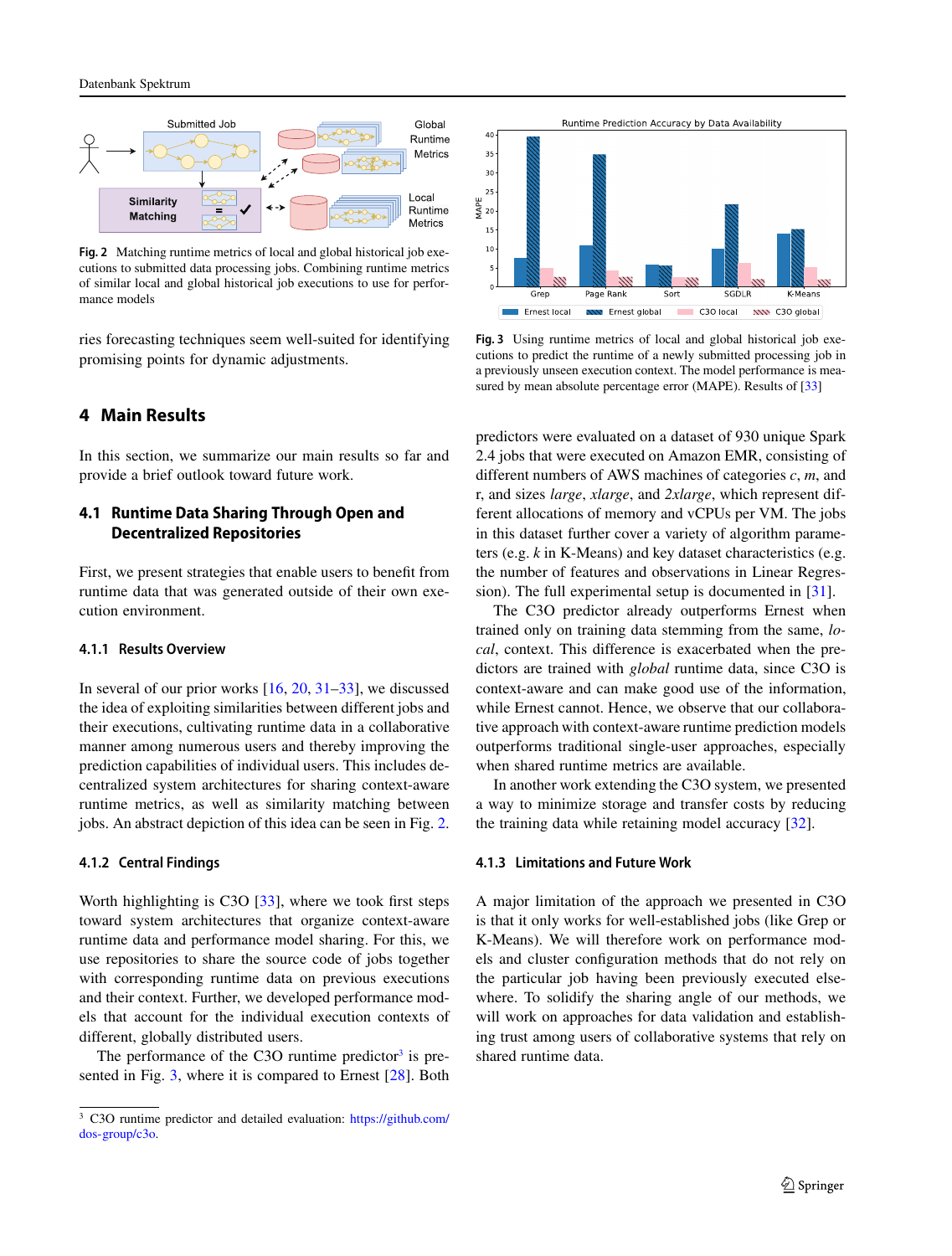

<span id="page-5-0"></span>**Fig. 4** Context-awareness and reusability of performance models for utilization of runtime data across contexts

# **4.2 Performance Prediction with Context-Aware and Reusable Models**

In the following, we present first results on performance models that are able to detect and leverage differences in the execution context of jobs and are thus more reusable.

## **4.2.1 Results Overview**

The previous subsection underlined the benefits of data and model sharing across users. It also demonstrated that a proper representation of a job execution in form of data measurements has advantages. To this end, we achieved initial results on performance prediction with context-aware and reusable models [\[21,](#page-7-28) [29\]](#page-7-18). More specifically, we developed first models which are able to differentiate and leverage different execution contexts, going beyond fairly general performance models and automatic model selection as seen in our earliest work on the topic, Bell [\[25\]](#page-7-16). This idea is depicted in Fig. [4.](#page-5-0)

## **4.2.2 Central Findings**

Our first efforts [\[25,](#page-7-16) [29\]](#page-7-18) encompassed the utilization of various regression models with comparably few parameters. While fast to train, these models are too simple to sufficiently capture the execution context of dataflow jobs, leading to large estimation errors. More recently, we therefore investigated the applicability of neural networks for performance estimation and found that they can improve previous results by a significant margin [\[21\]](#page-7-28). Specifically, we trained a multi-component neural network on data originating from various execution contexts. At its core, our neural network architecture Bellamy<sup>4</sup> utilizes an auto-encoder for encoding and exploiting descriptive properties of the enclosing execution context. This approach effectively enables the reuse of data from various contexts and a better approximation of a job's scale-out behavior, hence leading to improved prediction results. For any encoded resource configuration as input, Bellamy predicts a runtime value, which can in turn be used to select the best candidate con-



<span id="page-5-2"></span>**Fig. 5** Reusable models can leverage related historical execution data for improved runtime prediction accuracy. The model performance is measured by mean absolute error (MAE) across various configurations. Results of [\[21\]](#page-7-28)

figuration according to user-defined objectives and runtime constraints.

The full experimental setup can be found in [\[21\]](#page-7-28), though in short, we utilized the C3O dataset and investigated among other things the interpolation and extrapolation capabilities of our approach under varying data availability for model pre-training using random sub-sampling cross-validation and various concrete model configurations. Fig. [5](#page-5-2) shows the interpolation results for various dataflow jobs, where the advantage of our approach over comparative methods is especially evident for jobs with presumably non-linear scale-out behavior. It can be seen that even hardly related data can improve the prediction performance for the execution context at hand. We also find that this generally mitigates the cold-start problem through the incorporation of knowledge from historical workload executions. Moreover, such neural network models can be pre-trained and fine-tuned, and are thus reusable across contexts.

## **4.2.3 Limitations and Future Work**

Currently, our approach mainly leverages textual properties, which are often difficult to interpret and compare. Thus, a promising direction is the concretization of textual properties of a job execution, i.e. by measuring and including appropriate metrics. Moreover, there is room for improvement with regards to efficient model re-trainings from scratch, as well as appropriate stopping criterions in case of limited available training data. We also plan to incorporate further aspects of the execution context (such as explicit information about the underlying infrastructure) into prediction models systematically in the future.

<span id="page-5-1"></span><sup>4</sup> Model architecture and detailed instructions: [https://github.com/dos](https://github.com/dos-group/bellamy-runtime-prediction)[group/bellamy-runtime-prediction.](https://github.com/dos-group/bellamy-runtime-prediction)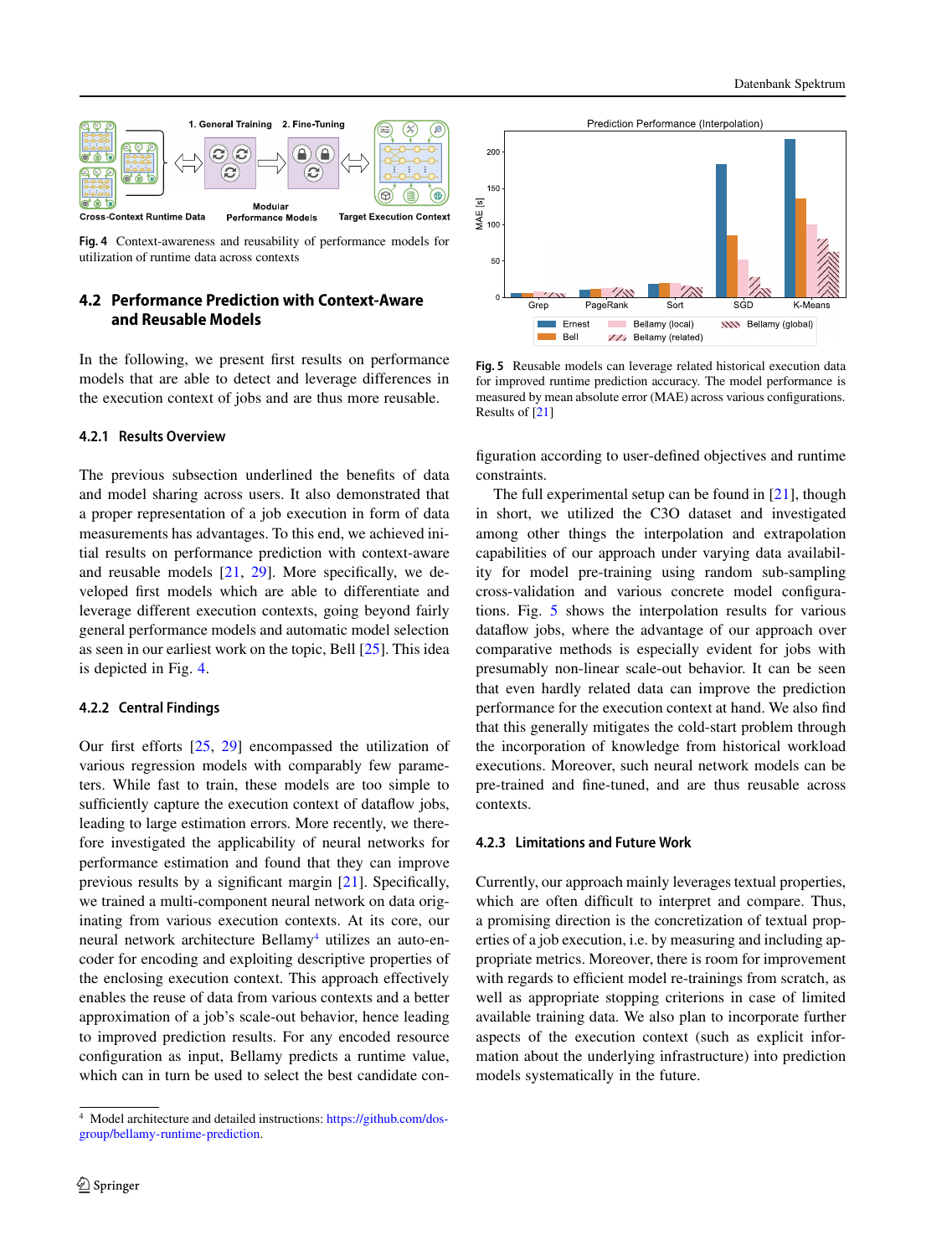

<span id="page-6-0"></span>**Fig. 6** Continuous adjustments of performance models and resource configurations along the structure of jobs

# **4.3 Runtime Adjustments of Performance Models and Resource Configurations**

Next, we present concrete techniques to realize dynamic changes to cluster configurations for data-parallel distributed processing jobs.

## **4.3.1 Results Overview**

The aforementioned results optimize initial resource allocations. Going beyond this, we worked on mitigating many dynamic effects that cannot be foreseen accurately, such as changing input data distributions or interference with co-located jobs. To continuously facilitate efficiency, while meeting provided runtime targets, we have developed approaches for dynamic adjustments of performance models and resource configurations [\[22,](#page-7-29) [26\]](#page-7-30). The general idea is depicted in Fig. [6.](#page-6-0)

## **4.3.2 Central Findings**

Worth discussing here is that we implemented dynamic adjustments along the structures of iterative jobs, namely synchronization barriers between subsequent job iterations to re-assess and, if needed, change configurations. In particular, we build upon our idea initially proposed with Ellis [\[26\]](#page-7-30), where we introduced a dynamic horizontal scaling method for distributed dataflow jobs with runtime targets and leveraged the fact that iterative jobs can be logically dissected into many individual stages. Yet, in contrast to training an ensemble of stage-specific, specialized performance prediction models, we turned to employ a single global graph model with Enel [\[22\]](#page-7-29), which is trained on the entire available execution data. Annotated with descriptive properties and collected monitoring metrics, the directed acyclic graph of tasks in individual stages, as well as the graph of all stages on a meta-level, is leveraged and exploited by our global model for proper rescaling recommendations via runtime prediction and subsequent prediction-based configuration ranking. Moreover, in contrast to Ellis, our newer method Enel does not simply employ heuristics to assess the trade-off between rescaling and its overhead, but learns the expected overhead in a data-driven manner and incorporates



<span id="page-6-2"></span>**Fig. 7** Dynamic job scaling in light of normal (white background) and unexpected behavior (highlighted in red). Deviations of the respective runtime targets are less critical for our global graph model. Results of [\[22\]](#page-7-29)

this into the decision-making process through consideration of the aforementioned properties and graph structures.

The full experimental setup can be found in  $[22]$ , where we compare Enel<sup>5</sup> against Ellis on a selection of four commonly employed iterative Spark jobs running in a commodity cluster of 50 machines. Each job is executed 65 times, where for some executions we simulated anomalous behavior by randomly injecting failures into Spark executors. Moreover, we investigated the scale-out range from 4 to 36 Spark executors. We found that this single model is more robust and reusable across the stages of dataflow jobs. Though requiring a sufficient amount of data which manifests in a longer profiling phase, our global graph models tend to better capture the enclosing execution context in the long run. It is superior in detecting and mitigating anomalous execution behavior as shown in Fig. [7,](#page-6-2) and requires only a single generalized model instead of a multitude of specialized ones.

#### **4.3.3 Limitations and Future Work**

A major limitation of our current approach is the assumption of jobs being executed in isolation, ignoring the potential interference with co-located jobs. Moreover, the selection and appropriate representation of monitoring metrics remains a challenge. In the future, we further intend to integrate forecasting methods into our approaches to enable pro-active dynamic resource configurations and we will work on more accurately identifying points in time that are especially suitable for performance model updates. In addition, we want to investigate how our approach to cluster resource configuration can be used in combination with similar ideas for indexing [\[13\]](#page-7-31) or query processing [\[17\]](#page-7-23).

<span id="page-6-1"></span><sup>5</sup> Implementation and experiment details: [https://github.com/dos](https://github.com/dos-group/enel-experiments)[group/enel-experiments.](https://github.com/dos-group/enel-experiments)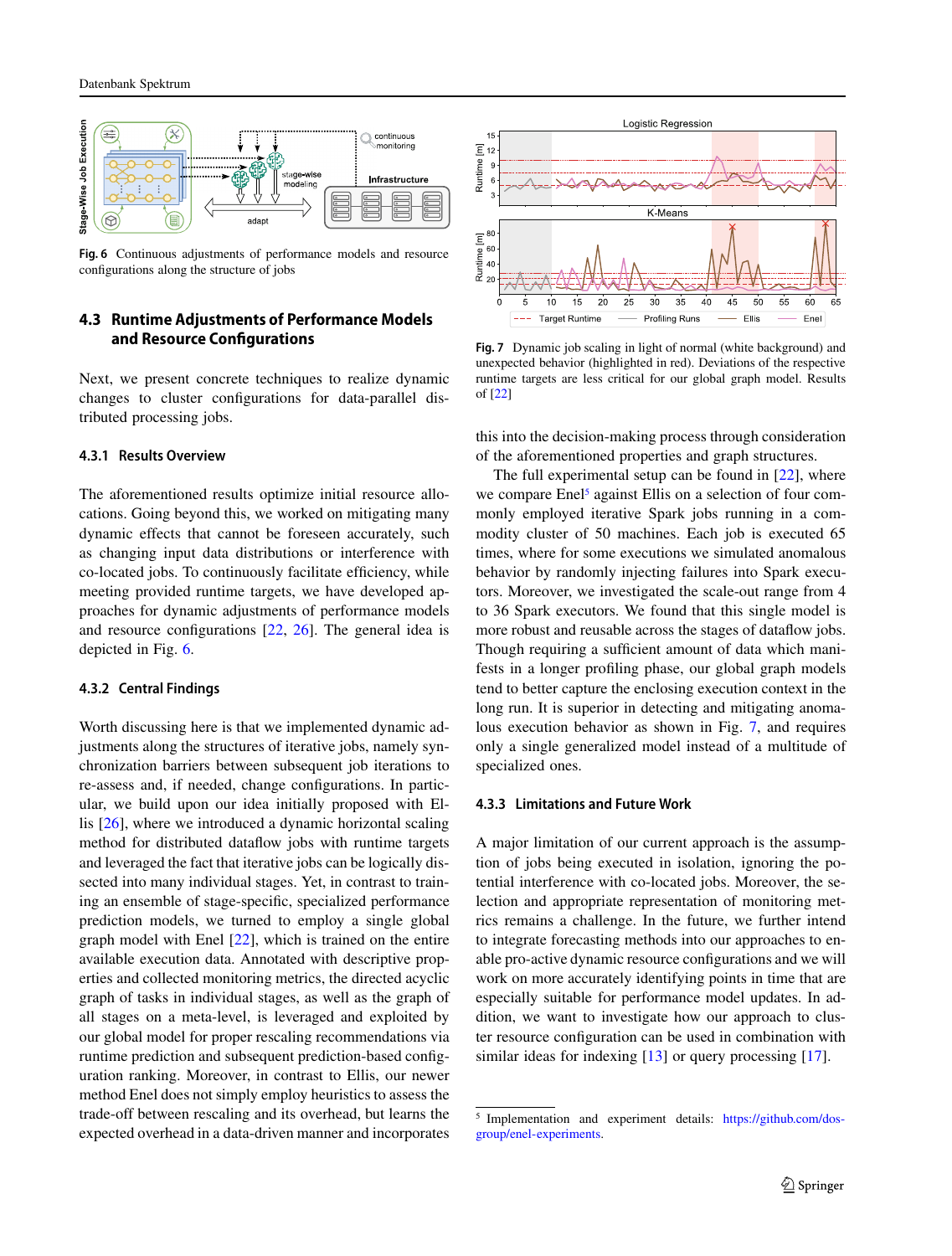# <span id="page-7-19"></span>**5 Summary**

In this paper, we charted our work towards a more collaborative approach to cluster configuration for distributed data-parallel processing. We envision for our approach that users share runtime data and performance models for their processing jobs across different execution contexts. Central to enabling this collaborative vision will be the following building blocks: (1) methods for taking advantage of the similarity of computational resources and jobs for performance predictions, (2) techniques to reuse performance model components across different contexts, as well as (3) strategies to adjust prediction models and cluster configurations dynamically. Though we have presented major results for each of these three building blocks, more work is needed to fully realize our vision of a more collaborative cluster configuration. We therefore plan to continue this line of work, aiming to help more users take advantage of distributed data-parallel processing systems and thereby democratize access to large commodity compute clusters.

**Funding** This work has been supported through grants by the German Ministry for Education and Research (BMBF) as BIFOLD (grant 01IS18025A) and the German Research Foundation (DFG) as FONDA (DFG Collaborative Research Center 1404).

**Funding** Open Access funding enabled and organized by Projekt DEAL.

**Open Access** This article is licensed under a Creative Commons Attribution 4.0 International License, which permits use, sharing, adaptation, distribution and reproduction in any medium or format, as long as you give appropriate credit to the original author(s) and the source, provide a link to the Creative Commons licence, and indicate if changes were made. The images or other third party material in this article are included in the article's Creative Commons licence, unless indicated otherwise in a credit line to the material. If material is not included in the article's Creative Commons licence and your intended use is not permitted by statutory regulation or exceeds the permitted use, you will need to obtain permission directly from the copyright holder. To view a copy of this licence, visit [http://creativecommons.org/licenses/by/4.](http://creativecommons.org/licenses/by/4.0/)  $\Omega$ 

# **References**

- <span id="page-7-1"></span>1. Aberer K, Hauswirth M, Salehi A (2007) Infrastructure for data processing in large-scale interconnected sensor networks. In: MDM. IEEE,
- <span id="page-7-11"></span><span id="page-7-10"></span>2. Al-Sayeh H, Hagedorn S, Sattler K-U (2020) A Gray-box modeling methodology for runtime prediction of Apache spark jobs. DPD
- 3. Alipourfard O, Liu HH, Chen J, Venkataraman S, Yu M, Zhang M (2017) Cherrypick: adaptively unearthing the best cloud configurations for big data analytics. In: NSDI. USENIX,
- <span id="page-7-5"></span>4. Bader J, Thamsen L, Kulagina S, Will J, Meyerhenke H, Kao O (2021) Tarema: adaptive resource allocation for scalable scientific workflows in heterogeneous clusters. In: BigData. IEEE,
- <span id="page-7-22"></span>5. Bilal M, Canini M, Rodrigues R (2020) Finding the right cloud configuration for analytics clusters. In: SoCC. ACM,

Datenbank Spektrum

- <span id="page-7-4"></span><span id="page-7-2"></span>K (2015) Apache Flink: stream and batch processing in a single engine. DE Bulletin 7. Chan PK, Fan W, Prodromidis AL, Stolfo SJ (1999) Distributed
- <span id="page-7-12"></span>data mining in credit card fraud detection. In: IEEE ISTA
- <span id="page-7-7"></span>8. Chao Z, Shi S, Gao H, Luo J, Wang H (2018) A gray-box performance model for Apache Spark. FGCS
- <span id="page-7-0"></span>9. Cheng Y, Chai Z, Anwar A (2018) Characterizing co-located datacenter workloads: an Alibaba case study. In: APSys. ACM,
- <span id="page-7-3"></span>10. Das A, Datar M, Garg A, Rajaram S (2007) Google News personalization: scalable online collaborative filtering. In: WWW. ACM,
- <span id="page-7-8"></span>11. Dean J, Ghemawat S (2008) Mapreduce: simplified data processing on large clusters. CACM
- <span id="page-7-31"></span>12. Delimitrou C, Kozyrakis C (2014) Quasar: resource-efficient and QoS-aware cluster management. ACM SIGPLAN notices
- 13. Ding B, Das S, Marcus R, Wu W, Chaudhuri S, Narasayya VR (2019) AI meets AI: leveraging query executions to improve index recommendations. In: SIGMOD. ACM,
- <span id="page-7-13"></span>14. Hsu C-J, Nair V, Freeh VW, Menzies T (2018) Arrow: low-level augmented Bayesian optimization for finding the best cloud VM. In: ICDCS. IEEE,
- <span id="page-7-25"></span><span id="page-7-14"></span>15. Hsu C-J, Nair V, Menzies T, Freeh V (2018) Micky: a cheaper alternative for selecting cloud instances. In: CLOUD. IEEE,
- 16. Koch J, Thamsen L, Schmidt F, Kao O (2017) SMiPE: estimating the progress of recurring iterative distributed dataflows. In: PDCAT. IEEE,
- <span id="page-7-23"></span><span id="page-7-9"></span>17. Leis V, Kuschewski M (2021) Towards cost-optimal query processing in the cloud. VLDB
- <span id="page-7-6"></span>18. Liu H (2011) A measurement study of server utilization in public clouds. In: DASC. IEEE,
- 19. K. Rajan, D. Kakadia, C. Curino, and S. Krishnan. PerfOrator: Eloquent Performance Models for Resource Optimization. In *SoCC*, 2016.
- <span id="page-7-26"></span>20. Scheinert D, Alamgiralem A, Bader J, Will J, Wittkopp T, Thamsen L (2021) On the potential of execution traces for batch processing workload optimization in public clouds. In: BigData. IEEE,
- <span id="page-7-28"></span>21. Scheinert D, Thamsen L, Zhu H, Will J, Acker A, Wittkopp T, Kao O (2021) Bellamy: reusing performance models for distributed dataflow jobs across contexts. In: CLUSTER. IEEE,
- <span id="page-7-29"></span>22. Scheinert D, Zhu H, Thamsen L, Geldenhuys MK, Will J, Acker A, Kao O (2021) Enel: context-aware dynamic scaling of distributed dataflow jobs using graph propagation. In: IPCCC. IEEE,
- <span id="page-7-21"></span><span id="page-7-15"></span>23. Shah S, Amannejad Y, Krishnamurthy D, Wang M (2019) Quick execution time predictions for spark applications. In: CNSM. IEEE,
- <span id="page-7-16"></span>24. Sidhanta S, Golab W, Mukhopadhyay S (2016) OptEx: a deadlineaware cost optimization model for spark. In: CCGrid. IEEE,
- 25. Thamsen L, Verbitskiy I, Schmidt F, Renner T, Kao O (2016) Selecting resources for distributed dataflow systems according to runtime targets. In: IPCCC. IEEE,
- <span id="page-7-30"></span>26. Thamsen L, Verbitskiy I, Beilharz J, Renner T, Polze A, Kao O (2017) Ellis: dynamically scaling distributed dataflows to meet runtime targets. In: CloudCom. IEEE,
- <span id="page-7-24"></span>27. Thamsen L, Beilharz J, Tran VT, Nedelkoski S, Kao O (2021) Mary, Hugo, and Hugo\*: learning to schedule distributed data-parallel processing jobs on shared clusters. CCPE
- <span id="page-7-17"></span>28. Venkataraman S, Yang Z, Franklin M, Recht B, Stoica I (2016) Ernest: efficient performance prediction for large-scale advanced analytics. In: NSDI. USENIX,
- <span id="page-7-18"></span>29. Verbitskiy I, Thamsen L, Renner T, Kao O (2018) CoBell: runtime prediction for distributed dataflow jobs in shared clusters. In: CloudCom. IEEE,
- <span id="page-7-27"></span><span id="page-7-20"></span>30. Wang K, Khan MMH (2015) Performance prediction for Apache Spark platform. In: HPCC. IEEE,
- 31. Will J, Bader J, Thamsen L (2020) Towards collaborative optimization of cluster configurations for distributed dataflow jobs. In: Big-Data